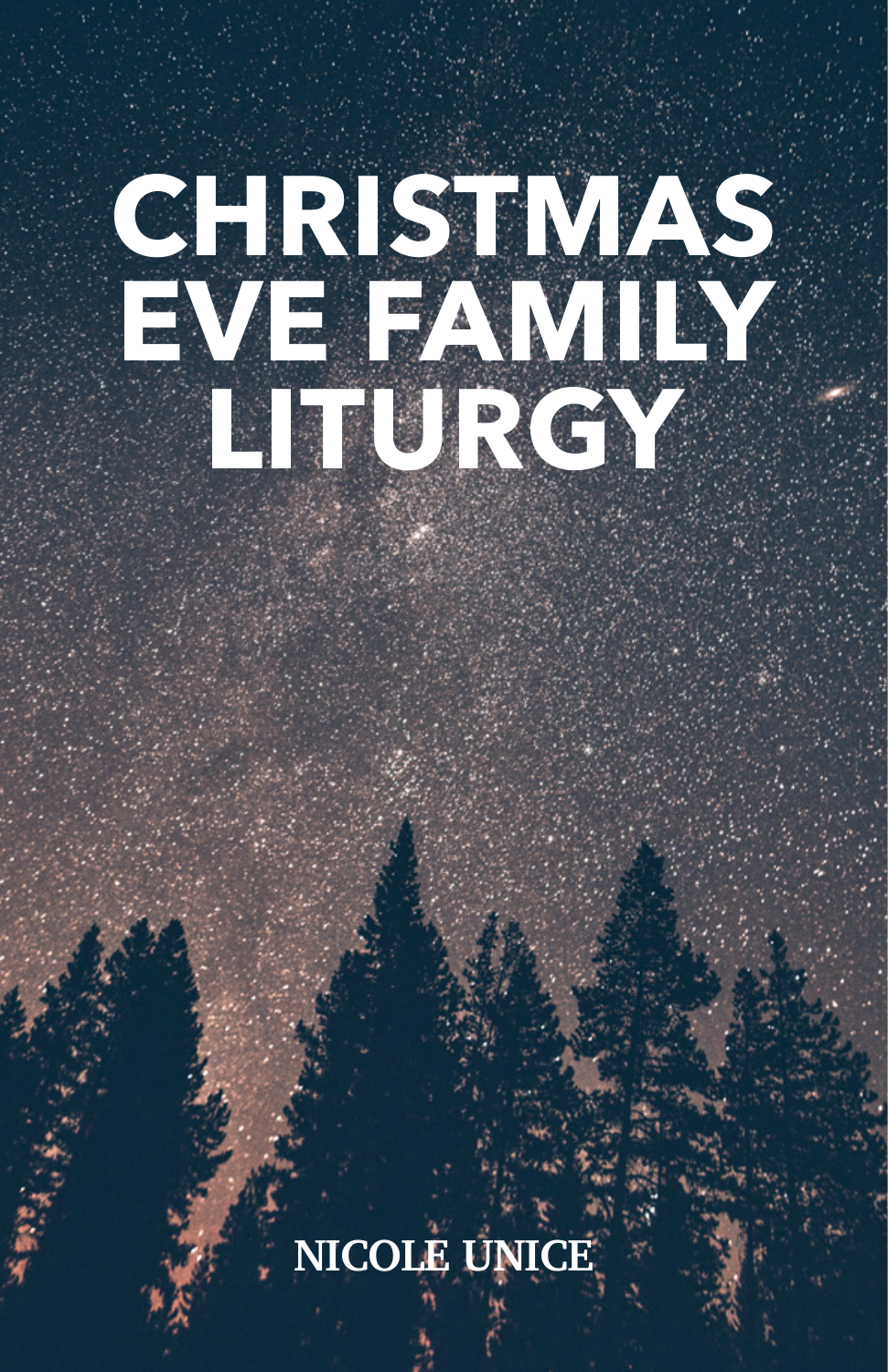# **CHRISTMAS EVE LITURGY**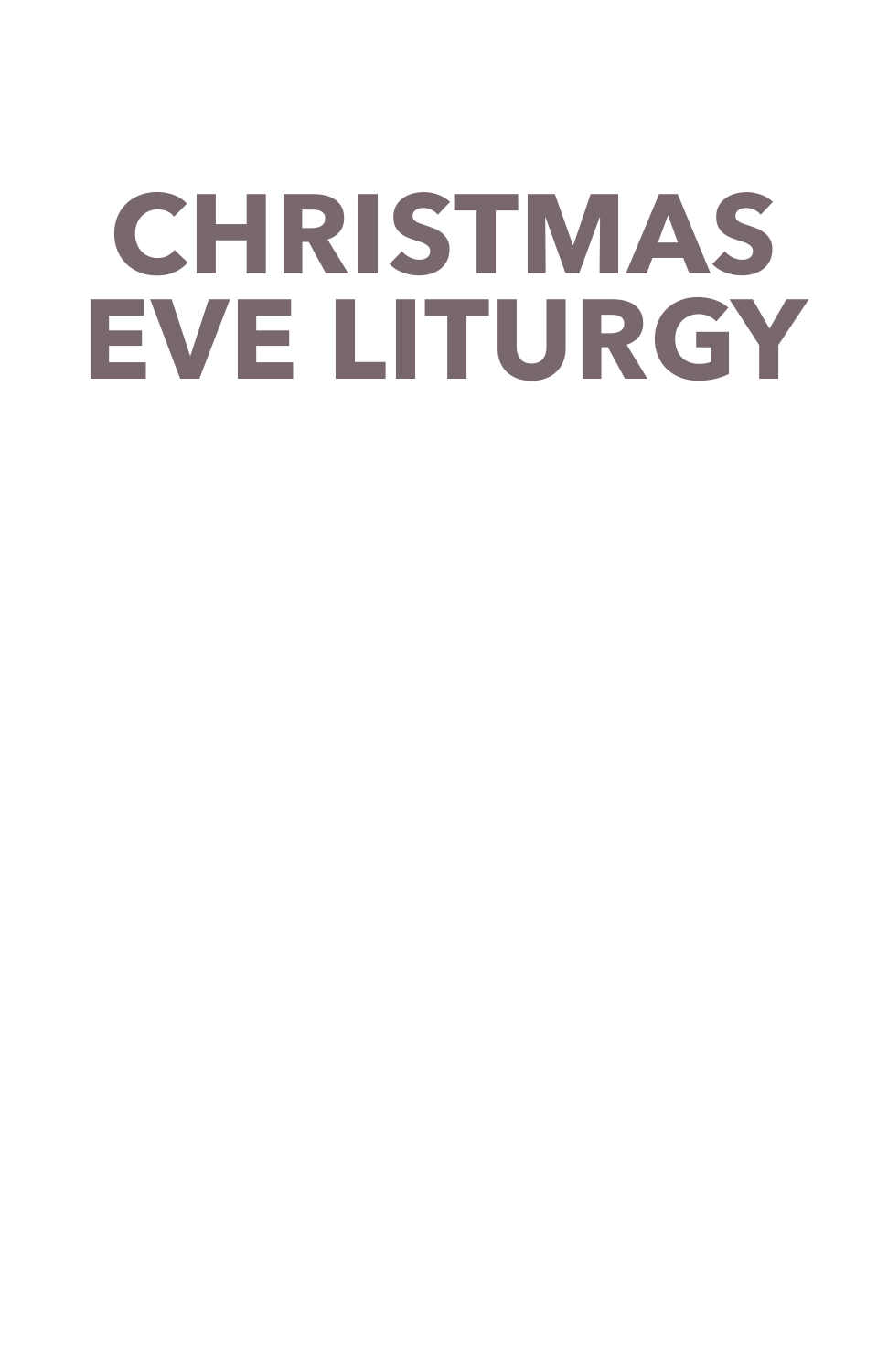© Nicole Unice

All right reserved. Please feel free to use for personal, family, and congregational use.

[nicoleunice.com](http://nicoleunice.com)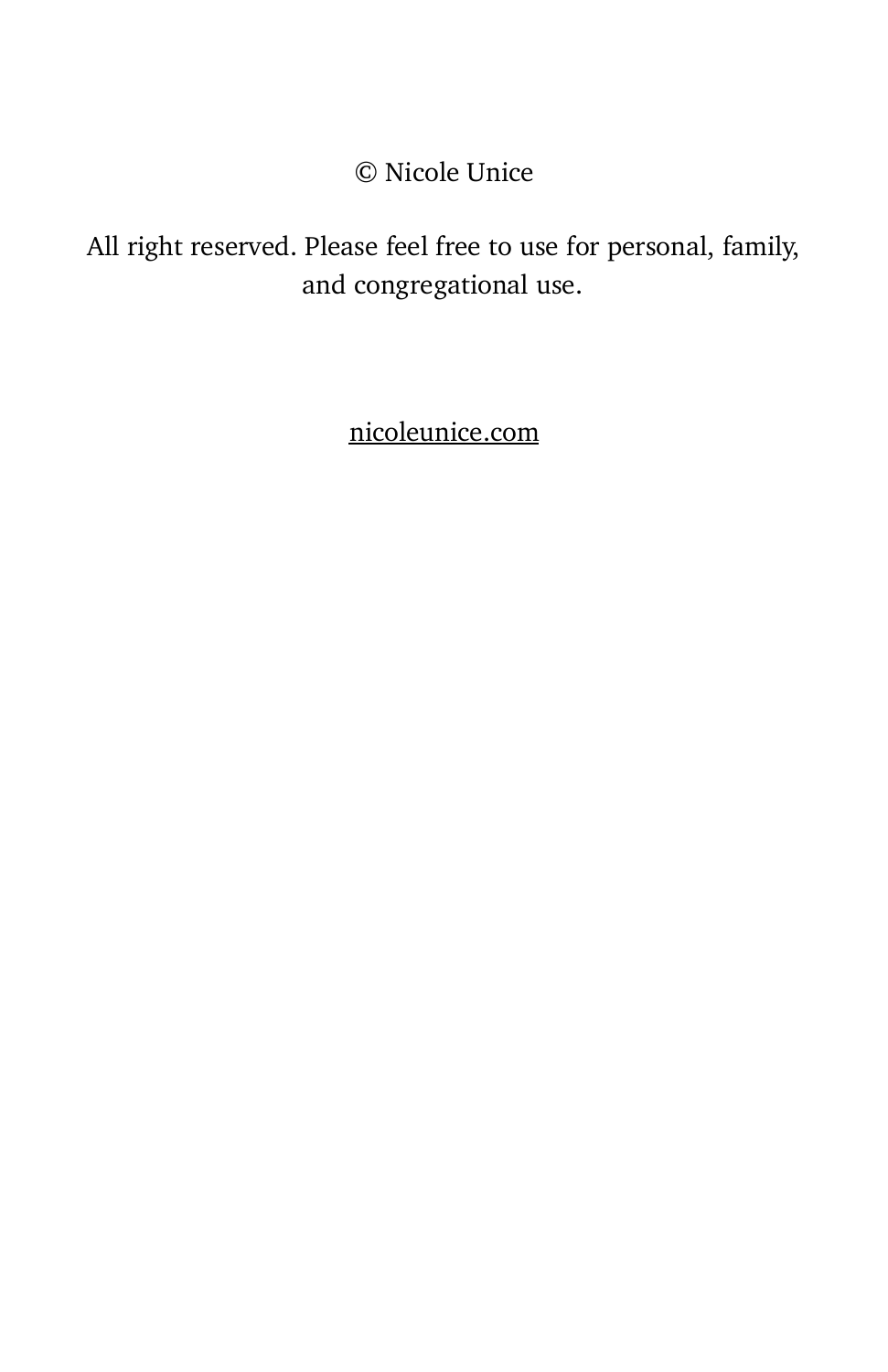### **PREPARE**

This is a simple practice to use for family and household worship at Christmas. So many of us are unable to gather in a corporate worship setting, but often struggle to figure out how to capture all that is Christmas in a way that's engaging and easy to use with our kids or with families that are in various places of faith.

A liturgy allows you to lead a gentle but worshipful format that attempts to capture the full meaning and joy of Christ's birth. You can gather a few simple materials to make the time special. The liturgy calls for four standard candles and one small candle; you can use flashlights, battery powered candles, birthday candles, or whatever you have on hand.

The prompts will encourage child/parent participation, but you can use this liturgy with any kind of group, small or large. If there are no children in your household, choose the child at heart who can bring some life to the questions ;) It can be helpful to print or share the liturgy so it's easy for people to follow along and read their part.

If you have a nativity in your home, consider moving it to the middle of the table and allowing different family members to hold up the various figures as they come into play.

This is a perfect way to begin your Christmas Eve or Christmas Day meal. You can use a modified version of the liturgy for smaller children, beginning with a retelling of the Christmas story (I love this *[video version](https://www.youtube.com/watch?v=4fqMhLApCmA)* from the Jesus Storybook Bible version) and shortening or simplifying the language given here. The beauty of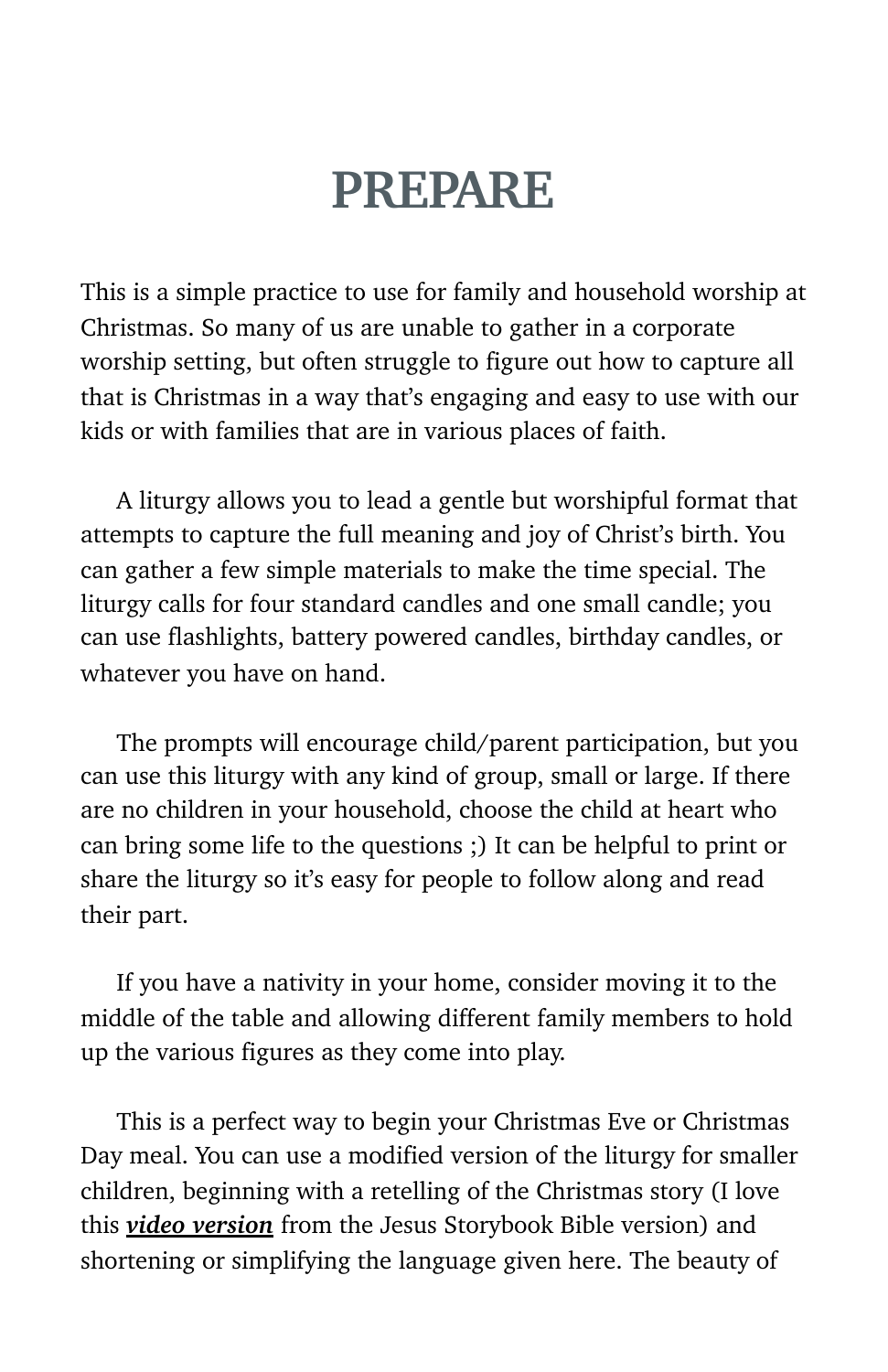liturgy is the repetition. Even if your kids don't fully understand this year, repeating these truths every Christmas provides the opportunity for the Spirit to enlighten their hearts over time.

If you desire to expand the liturgy, consider using a favorite Christmas carol at the beginning or the end, or reading from the scriptures from the endnotes.

In writing this, I felt a deep sense of confirmation that there is truly no greater gift than the gift of Jesus Christ. My prayer is that this small, imperfect offering creates a meaningful moment for you and your family this Christmas that allows your heart to feel the joy and hope of our Savior's birth.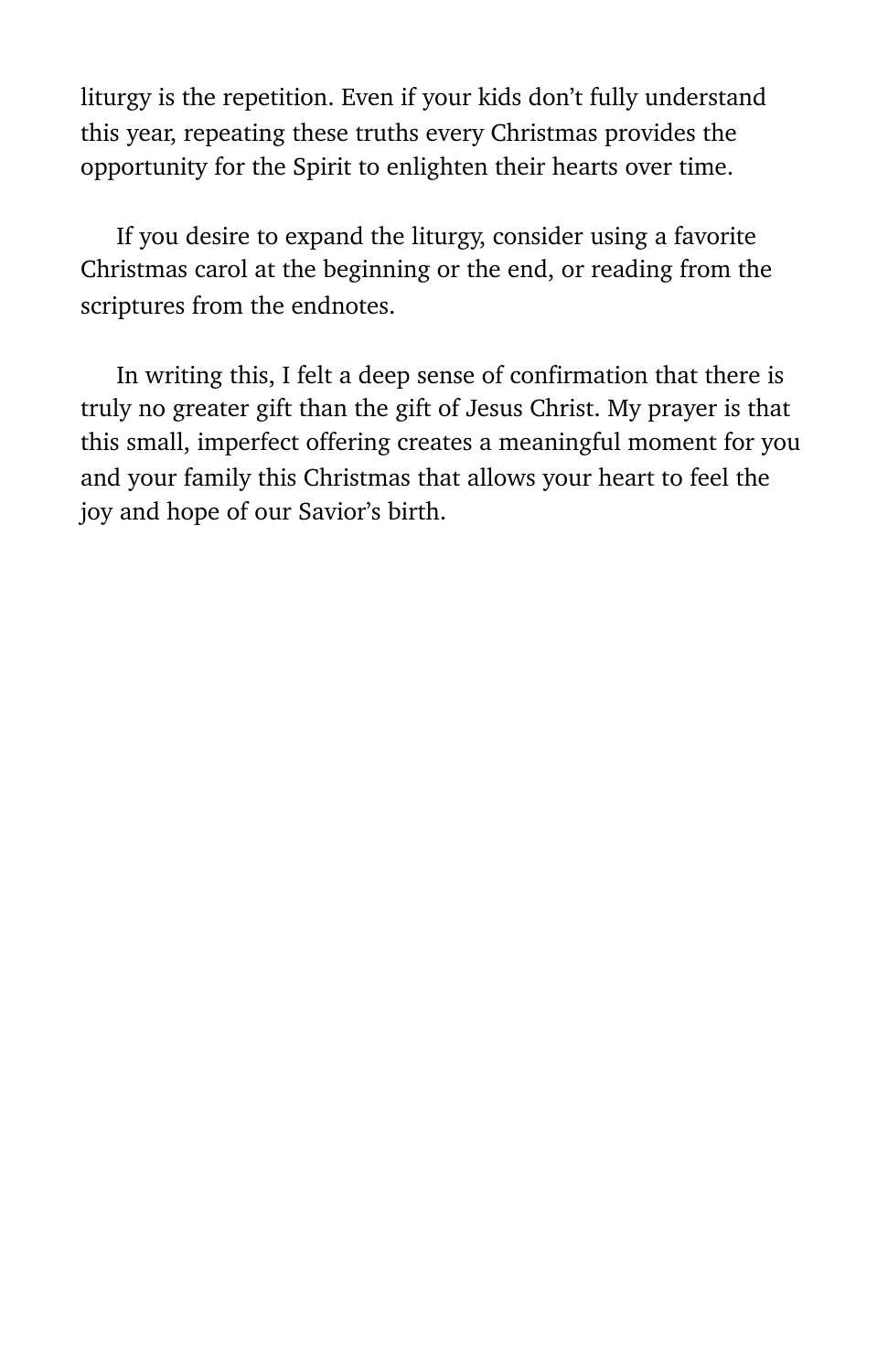### YOUNGEST CHILD: WHY IS TONIGHT A MOST SPECIAL NIGHT, AND WHY DO WE LIGHT CANDLES TONIGHT?

#### **Reader 1:**

Because tonight the promises of God given so long ago are fulfilled in the birth of our Savior-King, Jesus: "the people walking in darkness have seen a great light, those who lived in the land of deep darkness—on them a light is shined."

*[light the first candle]* 

*Heavenly Father, we light this candle to thank you for the hope that comes with Jesus' birth, because hope is kindled when light shines into dark places.* 

#### **Child: But how do we know that Jesus is this hope?**

#### **Reader 2:**

The birth of Jesus was celebrated on heaven and on earth! God says that the heavens declare the glory of God, and that a star would come out of Jacob.

*[point to star on Christmas tree or have one child hold up a star]* 

A star told of the birth of Jesus, sending wise men from the East to start a long journey to worship the baby king. The only thing brighter than that star's light is the light of Jesus, who said "I am the light of the whole world."

#### **Oldest Child:**  *[light the little candle]*  **But how can such a little candle light up the whole world?**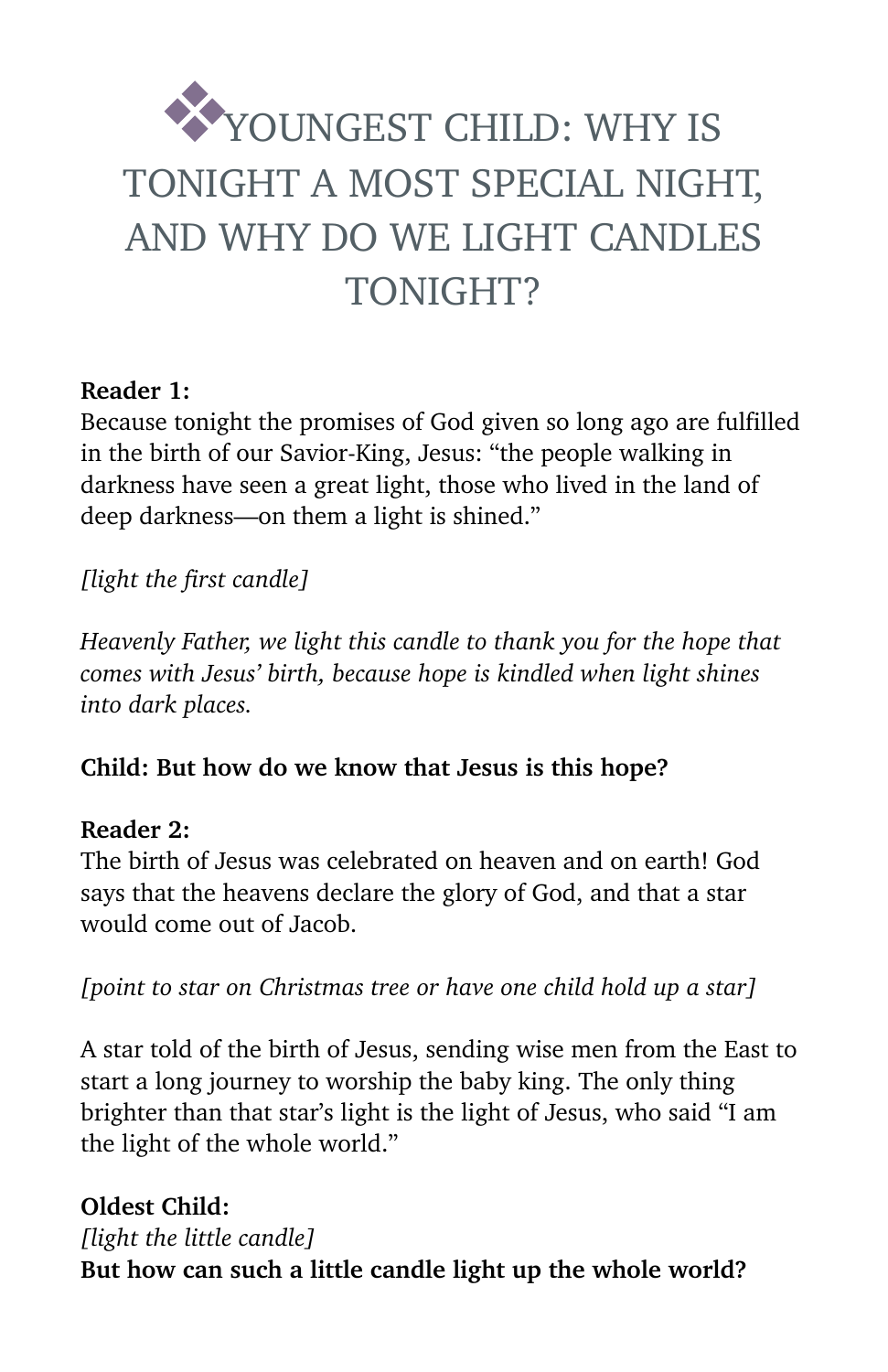$All:$ *Because God gave us great light in a small package!* 

#### **Reader 1:**

**Jesus was born in a small town, Bethlehem,** for "out of you will come a ruler for Israel, whose origins are of old, from ancient times."

#### **Reader 2:**

**Jesus was born as a little baby**. His birth displays his humility, his troubles in this world mean he understands our humanity, and his sinless and holy life prove his purity. Jesus came vulnerable, helpless and human to show us that he knows what it's like to be us, and to show us that God loves us.

#### **Child:**

#### **And why did angels come to the shepherds not to the rulers?**

#### **Reader 1:**

Because Jesus is our great shepherd, come not to dictate with power but to lead with love. And that message of love comes to those humble in heart who are looking for some good news. That's why the shepherds rejoiced and worshipped the baby-King who is our always-good shepherd, Jesus.

#### **Child:**

**So what is the first part of this good news?** 

#### **Reader 2:**

The first part of the good news is that Jesus is the Prince of Peace.

#### **Child: And how do we know that Jesus is this peace?**

**Reader 2:**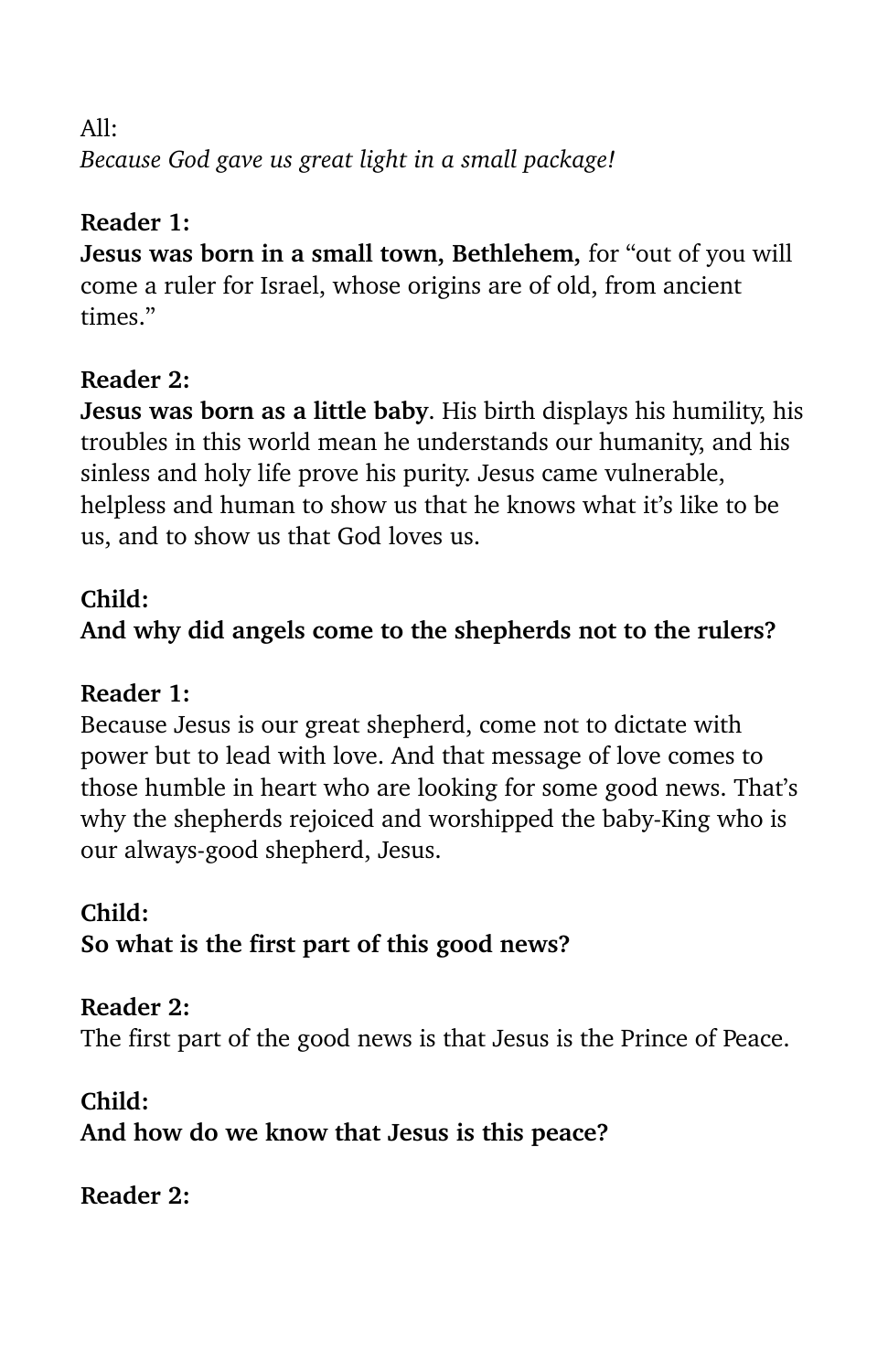Because Jesus creates peace by making all things right, in heaven and on earth. Jesus is our peace, and he gives us his peace, and no one can ever take that peace away.

*[light the second candle]* 

#### $All:$

*Jesus, thank you for being our prince of peace. We light the candle of peace to represent the peace that rules in our hearts and drives away all fear.* 

#### **Child:**

#### **What is the second part of the good news?**

#### **Reader 1:**

The second part of the good news is that Jesus is our Mighty God.

Jesus was a human, like us, but also in his nature he was also God, with no beginning and no end.

#### **Child: And why did mighty God come to earth?**

#### **Reader 2:**

Jesus came to invite us to be a part of his kingdom, and to find us when we are lost, and to show us that he is the way, the truth, and the life. Jesus kept the all the promises God had ever made, to show us how great God's love is for us, that we can be his children too.

*[light the third candle]* 

 $All:$ 

*God, thank you for showing us what love is: the gift of Jesus, who teaches us to love you, to love one another, and who shows his love through laying down his life for us so that we can experience eternal life with Him.*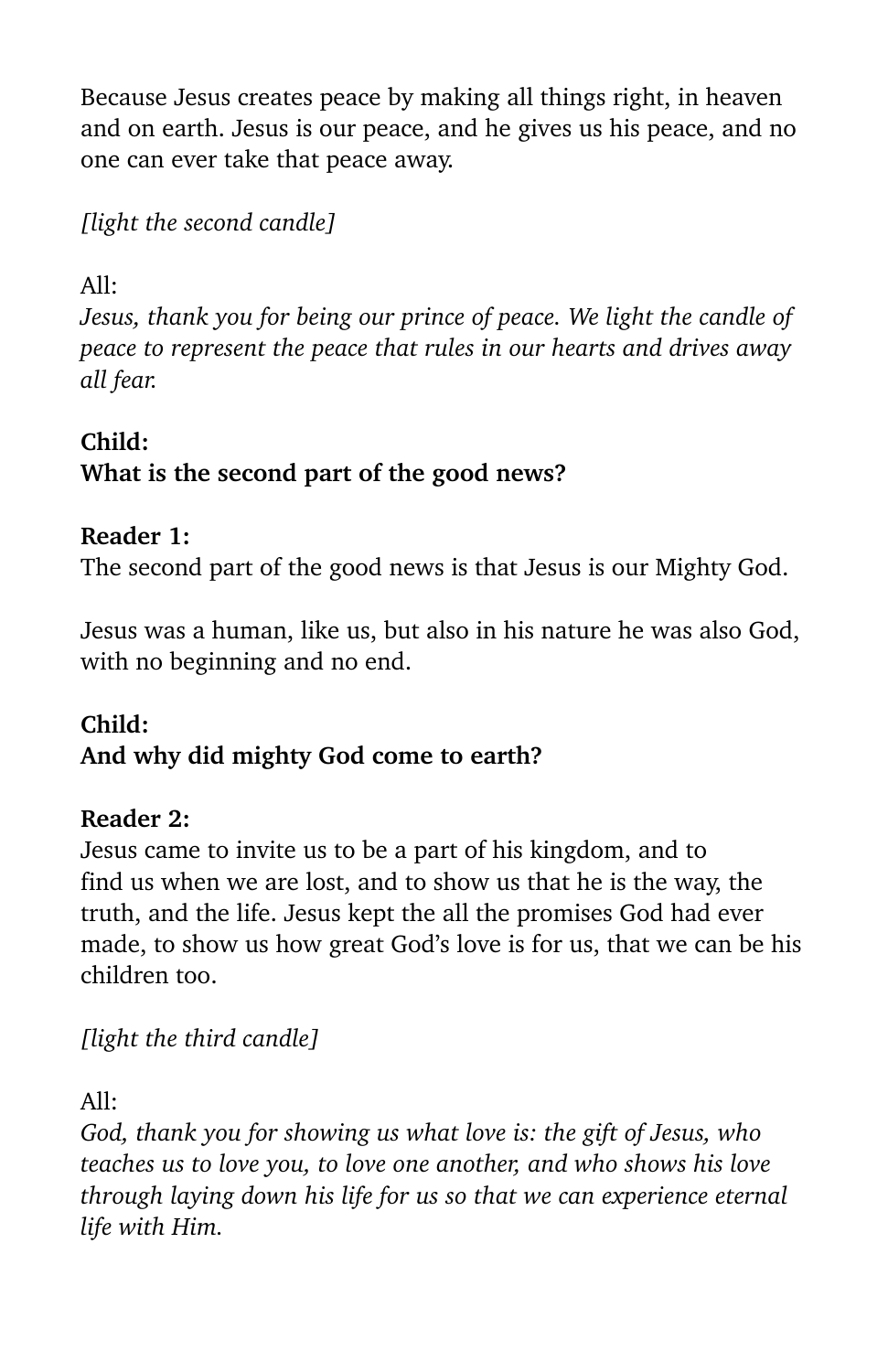#### **All Kids: So why is this the BEST news?**

#### **Reader 1:**

Because on Jesus' birthday, he gives US a gift--the most good and perfect gift! The free gift is eternal life in Christ, where we get to be in his kingdom forever.

#### **And what kind of kingdom is God's kingdom?**

#### **Reader 2:**

It's a place of feasting and laughing; more beautiful that you can even imagine. It's a place where all sad things are undone and there is no crying or pain. And it's a wonderful place for everyone who believes.

*[light the final candle]* 

All:

*Holy Spirit, you make our joy complete! We celebrate this most special night because we have the light of Jesus Christ in our hearts. Teach us to celebrate this gift with our life, our love, and our obedience to the Father.* 

**Close your time with a favorite Christmas carol, or singing Happy Birthday to Jesus.**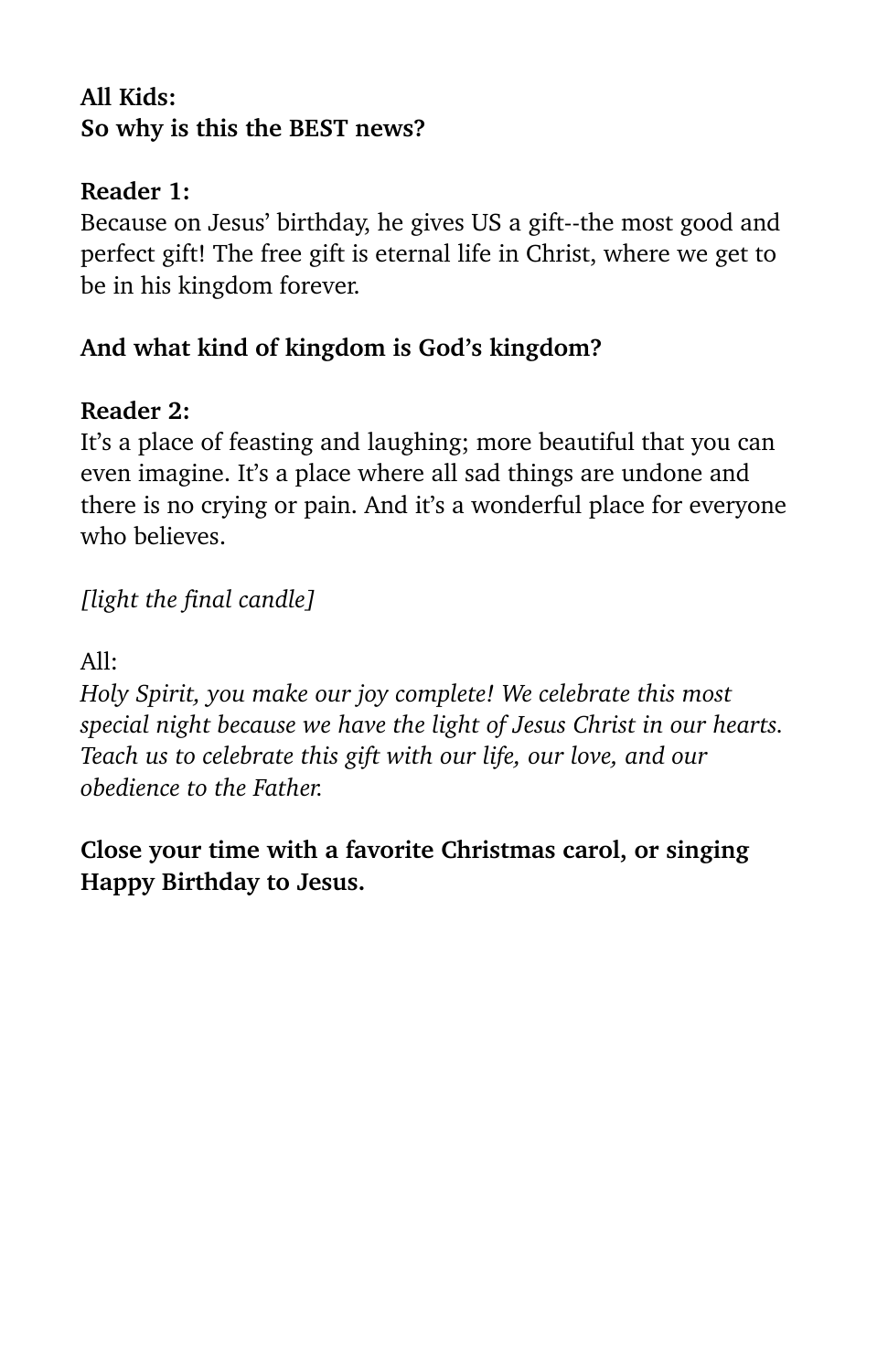**The following references are used in the liturgy, and can also be chosen to read aloud a selection to supplement the worship time.**

Isaiah 9:2 The people walking in darkness have seen a great light; on those living in the land of deep darkness a light has dawned.

Psalm 19:1-2

The heavens declare the glory of God; the skies proclaim the work of his hands.

**<sup>2</sup>** Day after day they pour forth speech; night after night they reveal knowledge.

Numbers 24:17

"I see him, but not now;

I behold him, but not near.

A star will come out of Jacob;

a scepter will rise out of Israel.

Matthew 2:1

After Jesus was born in Bethlehem in Judea, during the time of King Herod, Magi[[a](https://www.biblegateway.com/passage/?search=Matthew+2&version=NIV%22%20%5Cl%20%22fen-NIV-23171a%22%20%5Co%20%22See%20footnote%20a)] from the east came to Jerusalem **<sup>2</sup>** and asked, "Where is the one who has been born king of the Jews? We saw his star when it rose and have come to worship him."

John 8:12

**<sup>12</sup>** When Jesus spoke again to the people, he said, "I am the light of the world. Whoever follows me will never walk in darkness, but will have the light of life."

Micah 5:2

"But you, Bethlehem Ephrathah,

though you are small among the clans[[a](https://www.biblegateway.com/passage/?search=Micah+5:2&version=NIV%22%20%5Cl%20%22fen-NIV-22636a%22%20%5Co%20%22See%20footnote%20a)] of Judah,

out of you will come for me

one who will be ruler over Israel,

whose origins are from of old.

from ancient times."

Hebrews 4:15

**<sup>15</sup>** For we do not have a high priest who is unable to empathize with our weaknesses, but we have one who has been tempted in every way, just as we are—yet he did not sin.

2 Corinthians 5:21

**<sup>21</sup>** God made him who had no sin to be sin[[a\]](https://www.biblegateway.com/passage/?search=2+corinthians+5:21&version=NIV%22%20%5Cl%20%22fen-NIV-28899a%22%20%5Co%20%22See%20footnote%20a) for us, so that in him we might become the righteousness of God.